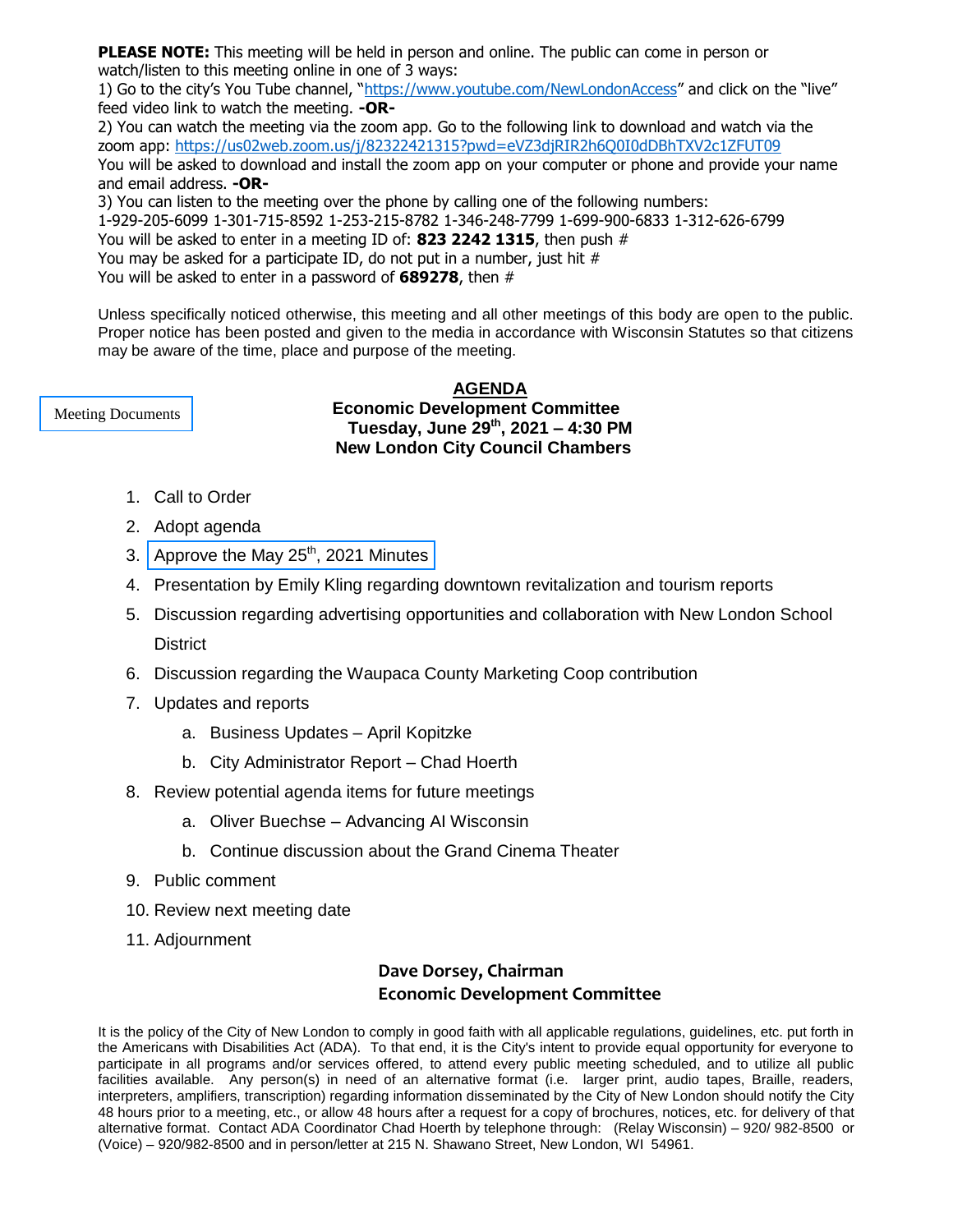# <span id="page-1-0"></span>**CITY OF NEW LONDON**



# Memorandum

TO: Economic Development Committee/City Council FROM: Chad Hoerth, City Administrator RE: June 29<sup>th</sup>, 2021 Committee Meeting DATE: June 25<sup>th</sup>, 2021

Presentation by Emily Kling regarding downtown revitalization and tourism reports- as mentioned from previous meetings, Emily Kling has been working with April Kopitzke and the Chamber in some downtown revitalization and tourism efforts and will provide a presentation on those reports.

Discussion regarding advertising opportunities and collaboration with New London School Districtabout a week ago I was invited to attend a NL School District Communication's Committee meeting. At that meeting a representative from Spectrum provided information to the committee regarding advertising opportunities on the web through Google. I'll provide information at the meeting on what was talked about during this presentation.

Discussion regarding the Waupaca County Marketing Co-op contribution- at the last committee meeting, Dave Thiel and Bill Zeinert provided information on the upcoming plans for the Waupaca County Marketing Co-op program. Again this Co-op program is funded by the county and municipalities in Waupaca. The city's contribution for 2021 would be \$3,000. Again in the past this fee was financed through the New London Tourism Commission, however since the marketing efforts have greatly shifted from tourism to residential recruitment and workforce development the Tourism Commission feels using those funds are no longer appropriate. To continue the city's contribution it does make sense then to fund it from the Economic Development Committee budget. I think overall it's a good program to continue to be a part of and ask for the committee to consider authorizing that contribution.

## **City Administrator Report**

 In the last month we've been laying the groundwork for setting up two new TID districts in the city for residential development. One would be for the SCS downtown riverfront development and the second would be for the Retzlaff development on Beckert Road. Randy Retzlaff has plans to break ground later this fall so we're working on setting up this TID district ASAP.

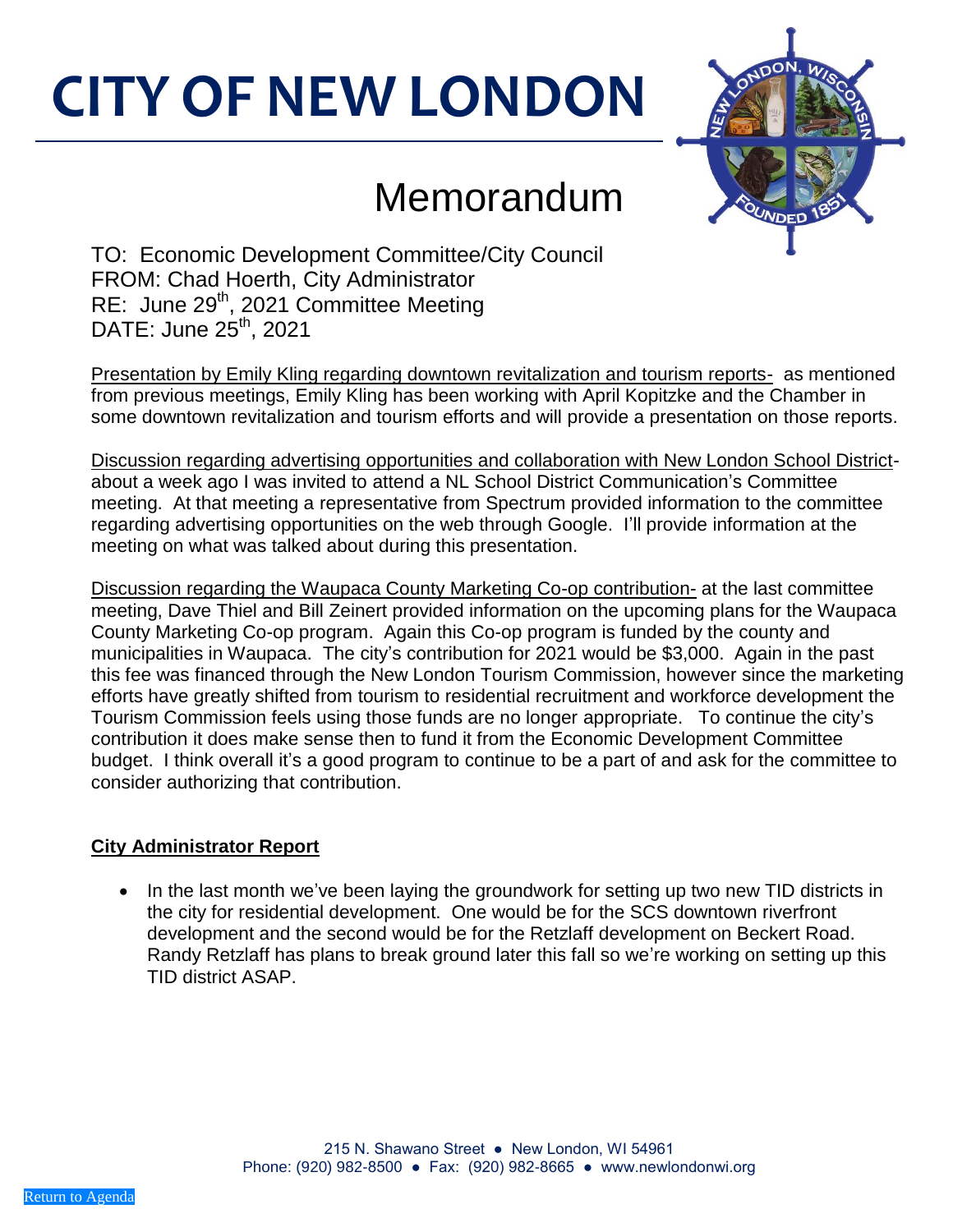#### **New London Economic Development Committee Minutes**

#### **Tuesday, May 25th , 2021**

<span id="page-2-0"></span>Members present: Chairman Dorsey, Bishop, Faucher, Kopitzke, Olson, Thompson (via zoom), Zaug

Absent: Lathrop, Wolf

Others present: Mayor Mark Herter (via zoom), Tim Roberts, Mike Barrington, City Administrator Chad Hoerth, Margie Brown, Jeff Handschke, Ann Hunt, Bill Zeinert, Dave Theil, Paul Warshauer (via Zoom).

- 1. The meeting was called to order by Chairman Dorsey at 4:30pm. Zaug/Kopitzke to approve the agenda. Carried by all.
- 2. The April 27<sup>th</sup>, 2021 minutes were reviewed and approved by Kopitzke/Faucher. Carried by all.
- 3. Dave Theil and Bill Zeinert provided a presentation on the upcoming efforts for the Waupaca County Marketing Cooperative. The coop marketing program is funded from Waupaca County, Cities and Villages in the county as well as some businesses. The purpose of the program is to provide collaboration throughout the county for collective marketing efforts that the entire county can benefit from. The program originally focused on initial research and tourism marketing. Today the efforts are shifting from tourism marketing to residential recruitment and workforce development. Theil explain that the approach has been to first focus on tourism marketing which provided a general awareness, attracting people to visit our area. Now that those people are aware and familiar with our county, the next step is to shift those marketing efforts and attract those individuals to consider relocating to our area for future economic growth. Zeinert provided general information on the Claritas program that the coop has purchased and some of the data benefits that Waupaca County and New London can use for future marketing. Theil provided information that it will continue to be increasingly difficult for businesses to find workers, and taking these steps to keep your name out there and market the county will be necessary to draw workers into our communities. The committee thanked Theil and Zeinert for their presentation.
- 4. The committee continued discussion from last month on concerns of the Grand Theatre. Kopitzke and Hoerth reported that they had a meeting with the owner of the Grand and has stated he is making plans to reopen. Hoerth also reached out to the CEO of The Grand Oshkosh to get information on their operations however was not able to connect with him prior to the committee meeting. Paul Warshauer, Chairman of Grande Venues from Sleepy Eye Minnesota, was present and provided the committee information on how his company has helped preserve similar historic properties in small communities. No motion was made at this time and the committee will continue discussions in the future.
- 5. Zaug led a discussion and relayed comments that he has heard from residents or seen on social media expressing interest that the city promotes the development of a second grocery store. Chairman Dorsey asked if anyone has heard of any leads of interest in putting up the money to start a new store. Mayor Herter reported that he has reached out to several grocery chains including Aldi's, Sentry and others with either no response or an answer that they are not interested in New